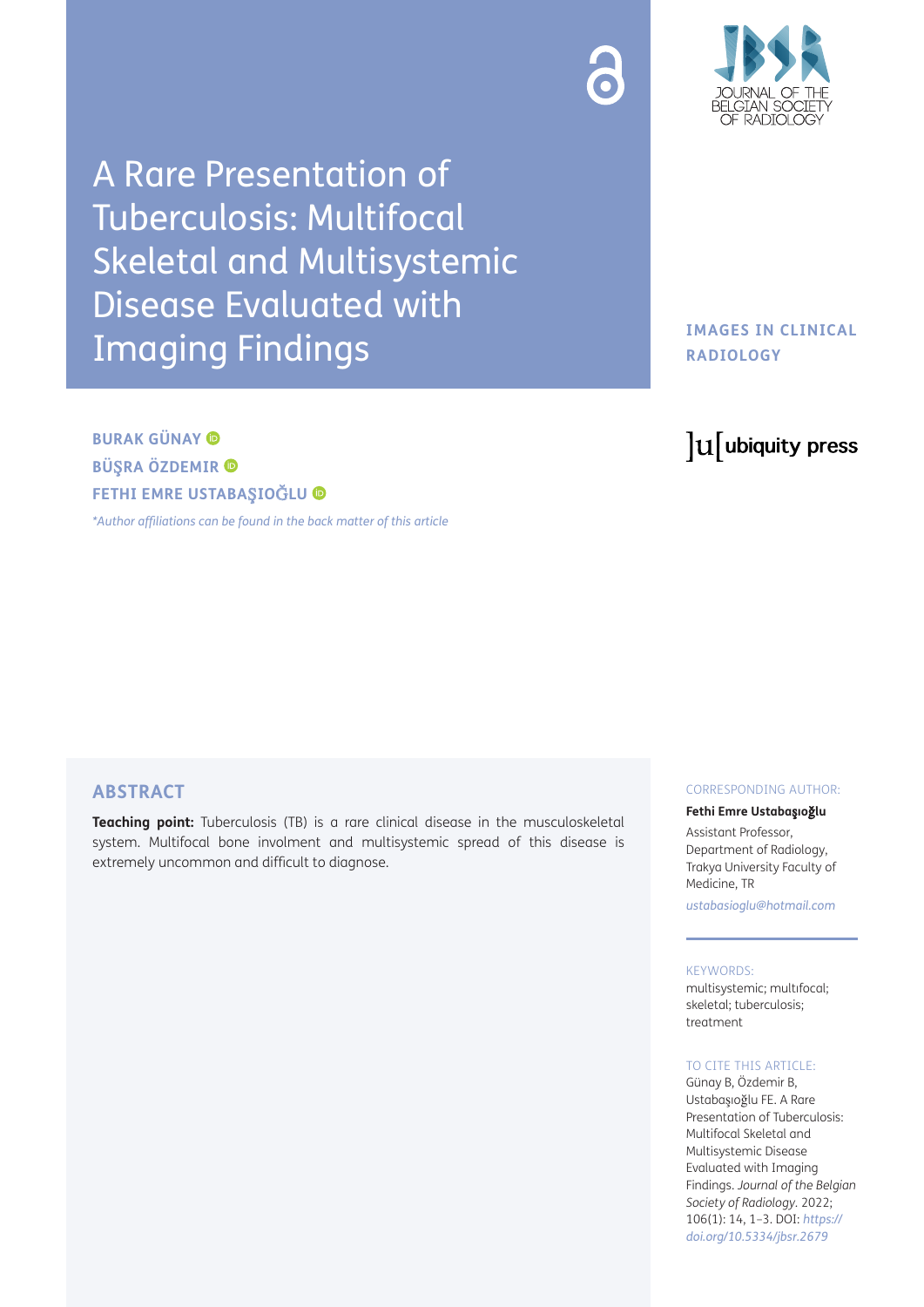#### **CASE HISTORY**

A 27-year-old female patient was admitted to Trakya University Hospital with a history of recurrent fever, weight loss, and intermittent lumbar back pain lasting for one month. The patient also reported persistent headache, chills, and night sweats. She has no history of TB exposure or chronic lung disease. Cranial and lumbar magnetic resonance imaging (MRI), thoracic and lumbar computed tomography (CT), and whole-body 18F-FDG PET/CT were taken upon her complaints (**[Figures 1](#page-1-0)[–3](#page-2-1)**).

Based on the symptoms and the examinations, metastatic disease or bone tuberculosis was suspected. Subsequently, to make the definitive diagnosis, open biopsy was performed under the L2 lamina and L2 vertebral bodies. Histopathological examination showed local sequestrum formation. Langerhans cells were detected with giant cells and dead bones, which are the characteristic features of TB disease.

#### **COMMENT**

In this case report, which showed unusual radiological findings that were more indicative of malignancy or metastatic disease, a rare case of atypically disseminated multifocal skeletal and multisystemic TB was identified. Thus, due to the complex and atypic clinical findings of multifocal skeletal TB, it is easy to misdiagnose the disease [\[1](#page-2-2)].



<span id="page-1-0"></span>**Figure 1.**